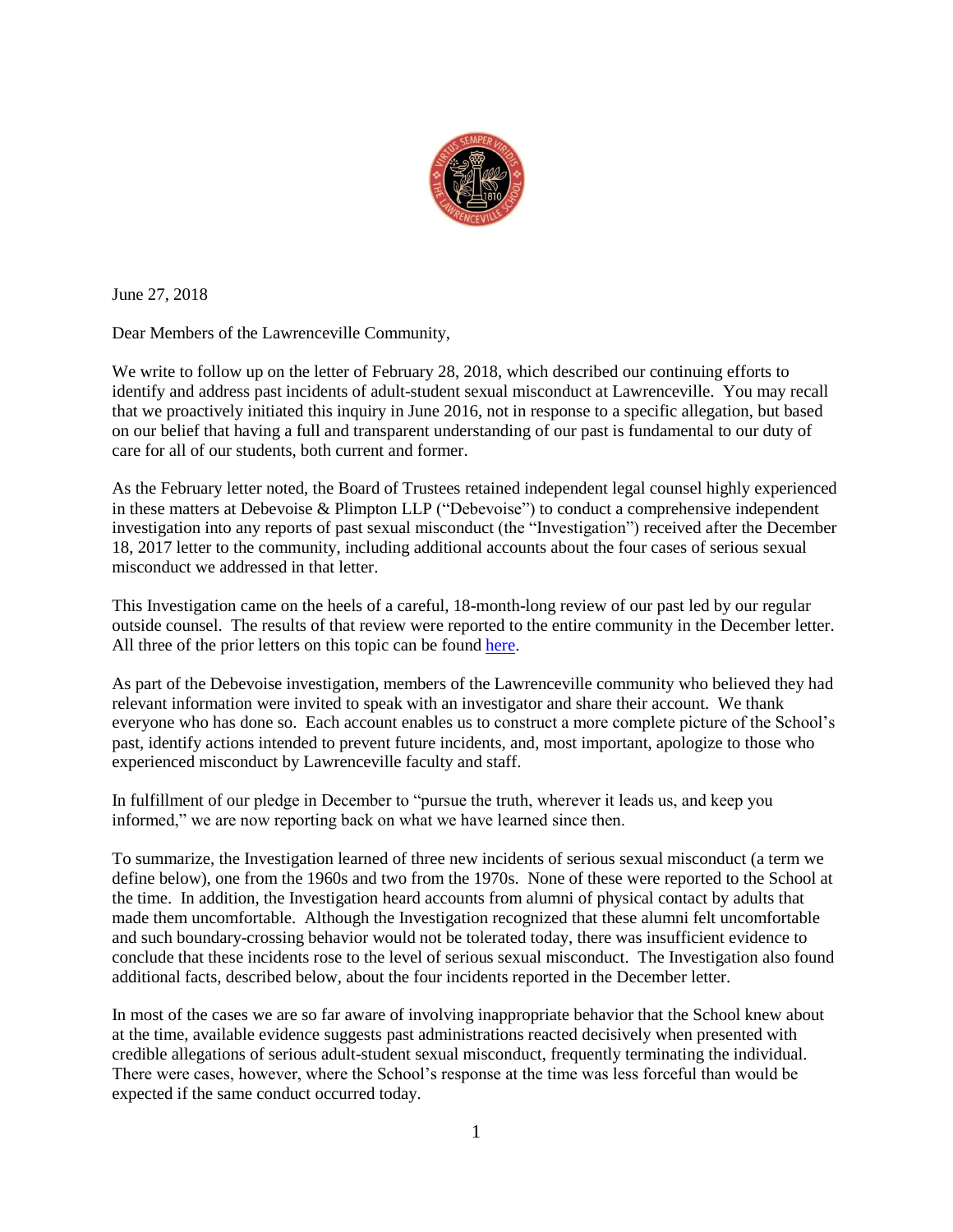As we have indicated in previous communications, we are reporting based on what we have learned to date. If new information emerges that causes us to reassess our current view of the past, we will do so and report it to you.

Our ultimate concern throughout this process has been for students who, at any time, were subjected to inappropriate conduct by adults in our community. Our aim has been to hear and understand what happened and apologize for that conduct.

### **Approach and Scope**

The December and February letters invited individuals with relevant information about prior adult-student sexual misconduct to contact the School or our investigators, or make a confidential report through our anonymous reporting portal. In an attempt to conduct as comprehensive an investigation as possible and target those with possibly relevant information, the School sent outreach letters to the broadest possible group of recipients, regardless of their current relationship with the School or their stated desire not to receive solicitations. The Investigation's outreach included alumni, students who did not graduate, parents of current students, current and former faculty, current and former staff, and current and former board members.

The Investigation carefully reviewed each allegation of adult-student sexual misconduct reported after the December and February letters. Debevoise conducted over 80 interviews and reviewed all the relevant portions of the School's personnel files, records, and archival collection.

The Investigation was necessarily limited in certain respects that are common when investigating longago events and when cooperation is entirely voluntary. First, due to the passage of time, many of the people who might have had relevant information are deceased. Second, the School received anonymous allegations that, in some cases, could not be fully investigated because the reporter did not respond to requests for an interview. In such instances, however, Debevoise investigated through documentary sources and other witnesses, wherever possible. Third, Debevoise received information indicating that certain alumni might have relevant information, but while many of these alumni responded and assisted in the investigation, others chose not to. These inherent limitations raise the possibility that there is relevant conduct we do not know about and, again, we remain open to receiving any new or additional information.

The incidents of serious sexual misconduct that are described in this letter are based on firsthand accounts that the Investigation found to be credible. We defined serious sexual misconduct as an act of a sexual or intimate nature between an adult and then-current student—whether a single egregious physical act or a series of less egregious acts that together could have the effect of causing physical or emotional harm.

Except in one case, we have decided not to name the former faculty members implicated by the past incidents. This decision was based on a thoughtful consideration of a wide range of factors and the totality of the circumstances. Key factors included: whether the allegations were raised at the time of the incidents and the faculty member was appropriately dismissed; whether the former faculty member poses a continued risk to students anywhere; whether the former faculty member is deceased; and whether the allegations against the former teacher were corroborated by other allegations of a similar nature or by independent sources of information. You may recall that, in our February letter, we did name one former teacher, Bruce Presley. We based this decision on a variety of factors, including the significant evidence corroborating his misconduct, that he had previously been identified in the media, and the fact that he had not been dismissed by the School.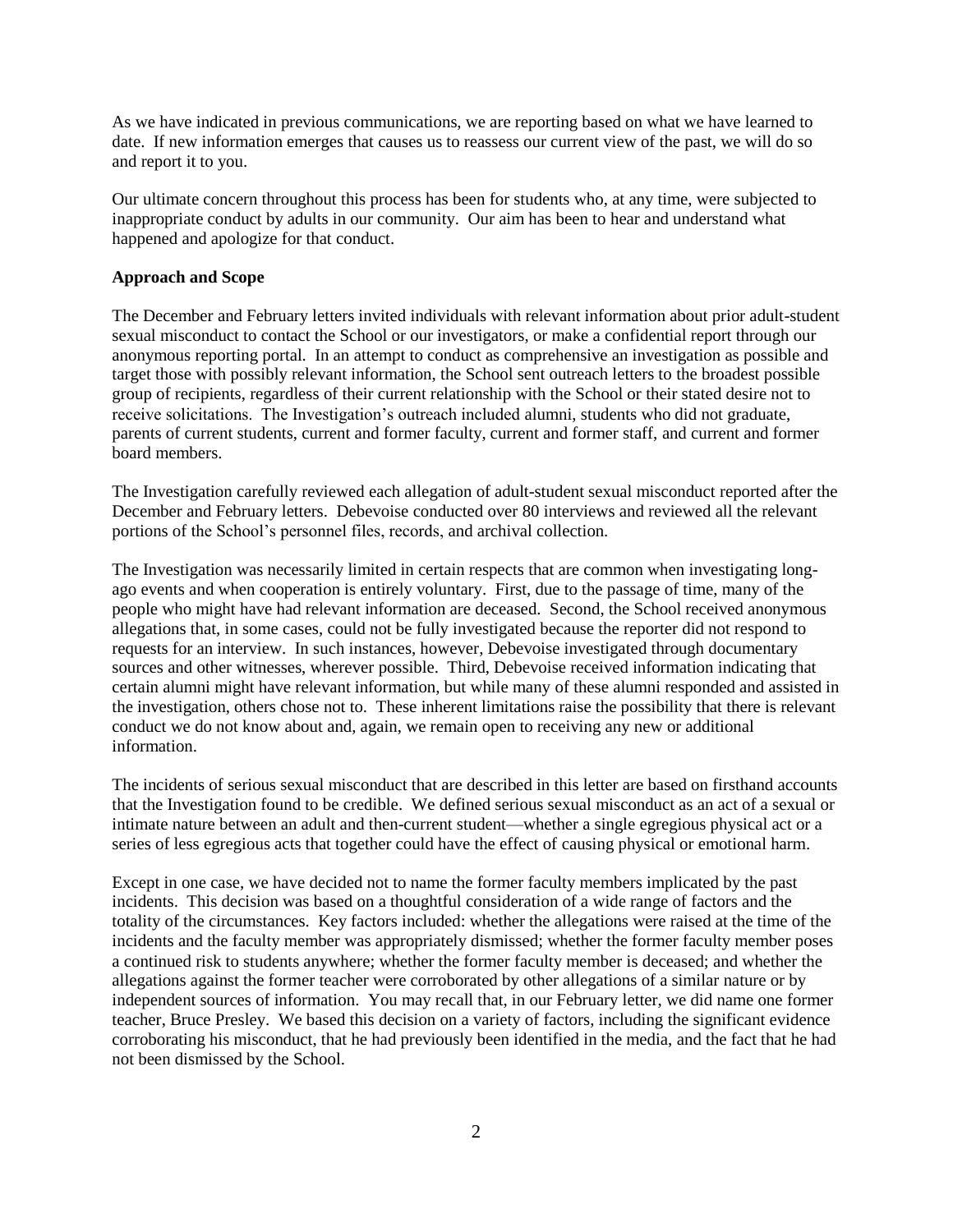### **Findings**

#### **A. New Reports of Serious Sexual Misconduct**

First, we will report on the three newly-discovered incidents of serious sexual misconduct that have not been described in the previous letters and which came to either our or Debevoise's attention following the December letter. These incidents were not known to the School at the time.

The first incident involved a former teacher and assistant housemaster who taught at the school for two years in the 1960s. We received a detailed, though anonymous, firsthand account through our reporting portal from an alumnus who alleged that the former teacher performed sexual acts on him after encouraging him to drink alcohol. The Investigation determined that the alumnus' report was facially credible, although the allegations have not been corroborated and the alumnus did not respond to our attempts to contact him for an interview. The alumnus reported that he told no one at the time and Debevoise did not find any evidence that the School otherwise knew about this incident. We did not receive any other similar reports about this former teacher. Although the Investigation found no evidence that the School had provided a reference for this teacher, the faculty member departed on good terms and became an active fundraiser for the School for a few years, but no longer engages in such activities. The Investigation confirmed that the former teacher is not currently employed in an educational setting with children and has not been since the 1970s. Debevoise attempted to contact and interview this former faculty member, but received no reply.

The second incident involved a former teacher and assistant housemaster performing a sexual act on a then-current student in the mid-1970s. The former student provided a credible, firsthand account of this incident during an interview with Debevoise. The alumnus told Debevoise that he did not report the incident at the time and Debevoise did not find any evidence that the School knew about this incident or that the former teacher was dismissed for misconduct. We did not receive any other similar reports about this former teacher. The Investigation found no evidence that the School had provided a reference for this teacher. The Investigation confirmed that the former teacher is not currently employed in an educational setting with children, although he had been until recently, and that school has been informed of our findings. Debevoise attempted to contact and interview this former faculty member, but received no reply.

The third incident involved a former teacher who, on multiple occasions during extra help sessions in the early 1970s, touched a student's thigh and genital area, outside his clothing. The victim shared a credible firsthand account of these incidents with Debevoise and stated that he had not reported the incident to the School at the time. Debevoise did not find any evidence that the School otherwise knew about these incidents and no other similar reports were received. This former teacher is deceased.

In addition to these three incidents of serious sexual misconduct, reports were received about alleged misconduct committed by other former faculty members or adult members of our community—some of which were previously known to the School and appropriately addressed, while others could not be corroborated or did not rise to the level of serious sexual misconduct.

Specifically, one former student from the 1950s described an incident with his housemaster in which the housemaster asked the student to sit on the teacher's lap, ostensibly to comfort the student after an upsetting experience with another student. The former student described feeling extremely uncomfortable by this brief encounter. The alumnus said that he reported the incident to one of the school doctors and spent the following few days in the infirmary; we were able to corroborate the infirmary visit. Debevoise did not find any evidence that School administrators knew about this incident and no other alumnus came forward with an allegation about this former teacher. This former faculty member passed away in the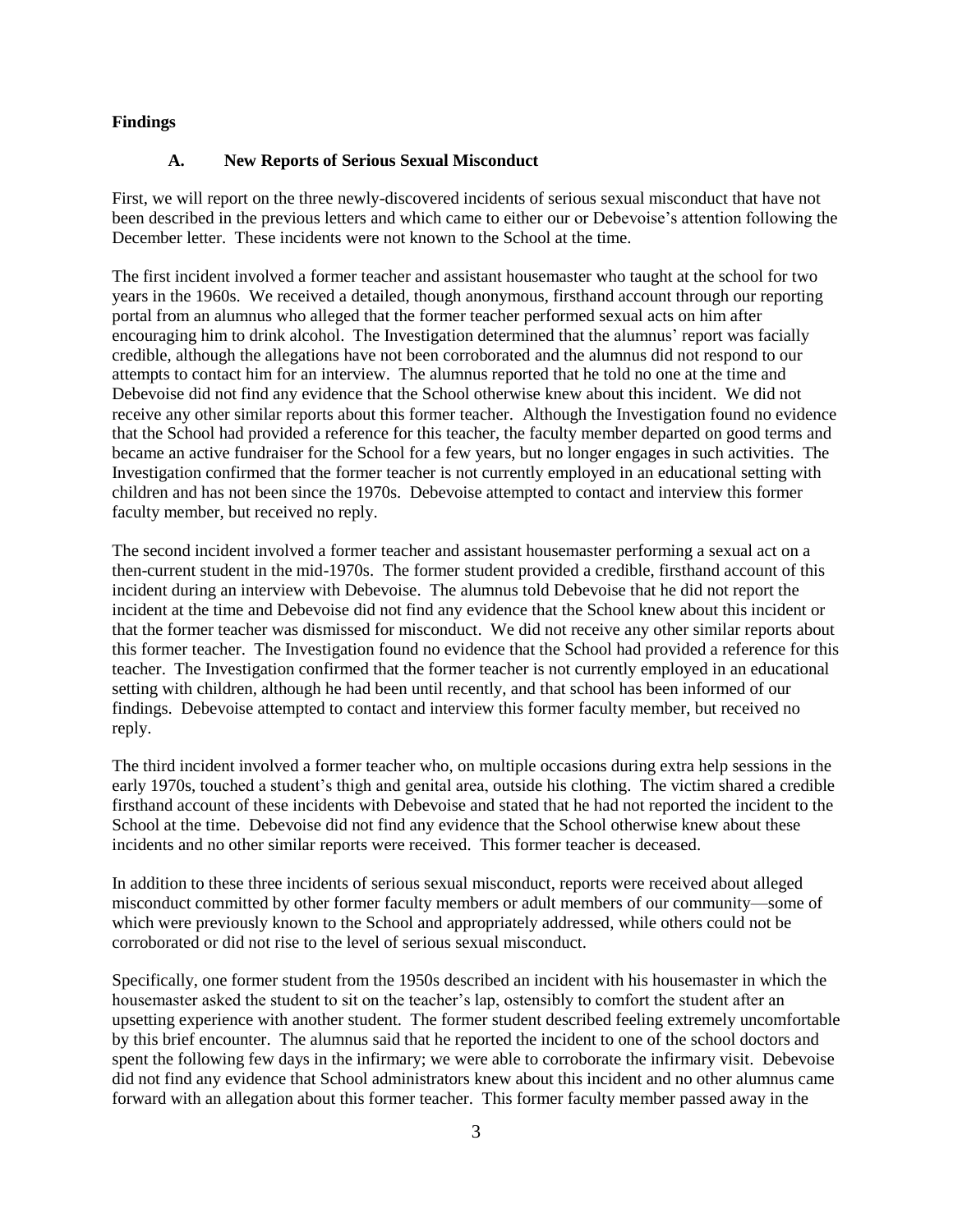1990s. The Investigation credited the former student's account and we emphasize that, although the information indicates that the conduct did not rise to the level of serious sexual misconduct, it is completely inappropriate for an adult member of our community to engage in such physical contact with a student and such conduct would not be tolerated today.

Two alumni (one anonymously and one whom Debevoise interviewed) reported that, in the 1960s and early 1970s, a former school doctor performed hernia exams on them in a manner that made them uncomfortable. The Investigation credited that the two former students felt uncomfortable and that those feelings persist to this day. The Investigation was unable to corroborate, however, that the exams were conducted in an inappropriate manner. Debevoise also did not find any evidence that the school doctor was reported to School administrators at the time for inappropriate behavior.

Three alumni raised concerns that a former teacher who taught in the 1970s may have engaged in sexual misconduct, but the Investigation could not corroborate these allegations and two of the reports were secondhand and offered no detail about the alleged behavior. In an email we received following the December letter, one alumnus in particular provided a firsthand account of being subjected to numerous sexual advances by the former faculty member, although did not provide any further detail and did not allege that the advances involved sexual contact. Debevoise did not uncover any evidence that the School received a report about this teacher at the time. This alumnus did not respond to a request by Debevoise for an interview. The former faculty member is deceased.

Finally, we received credible, firsthand reports of conduct by six adults that the Investigation determined crossed healthy adult-student boundaries but did not rise to the level of sexual misconduct. In two of these cases, the School knew about the incident at the time and took appropriate measures to address the situation. In the four other cases of boundary-crossing behavior, the School was not aware of the conduct at the time and discovered it during the Investigation.

# **B. Previously Known Incidents**

In addition to investigating newly-discovered incidents, Debevoise took further investigative steps with respect to the four previously known incidents of serious sexual misconduct that we described in the December letter. These steps were taken after we received additional reports—some of them firsthand accounts—from alumni about the former faculty members in question after the December and February letters. In particular, and as noted in the February letter, several alumni shared firsthand accounts of being subjected to inappropriate discipline by Bruce Presley, a former faculty member and housemaster who taught at Lawrenceville from 1960 to 1984 and whose conduct was described as the "fourth incident" in the December letter. The Investigation yielded further information about the scope of Presley's conduct and the extent of the School's contemporaneous knowledge of his inappropriate behavior.

## **1. Bruce Presley**

Debevoise spoke with ten alumni who provided credible, firsthand accounts of inappropriate discipline by Presley in McPherson House, where he served as housemaster from 1976-1982. Based on their accounts, and Debevoise's interviews with several other witnesses, the Investigation determined that, from at least 1977-1981, Presley offered some students who violated a school rule the option of performing nude exercises in front of him in lieu of other more traditional disciplinary actions, such as loss of weekend privileges, suspension, or expulsion.

Based on the information available to date, it appears the routine may have changed over time—and then stopped altogether. Specifically, victims from the class of 1978 recalled that the nude exercises occurred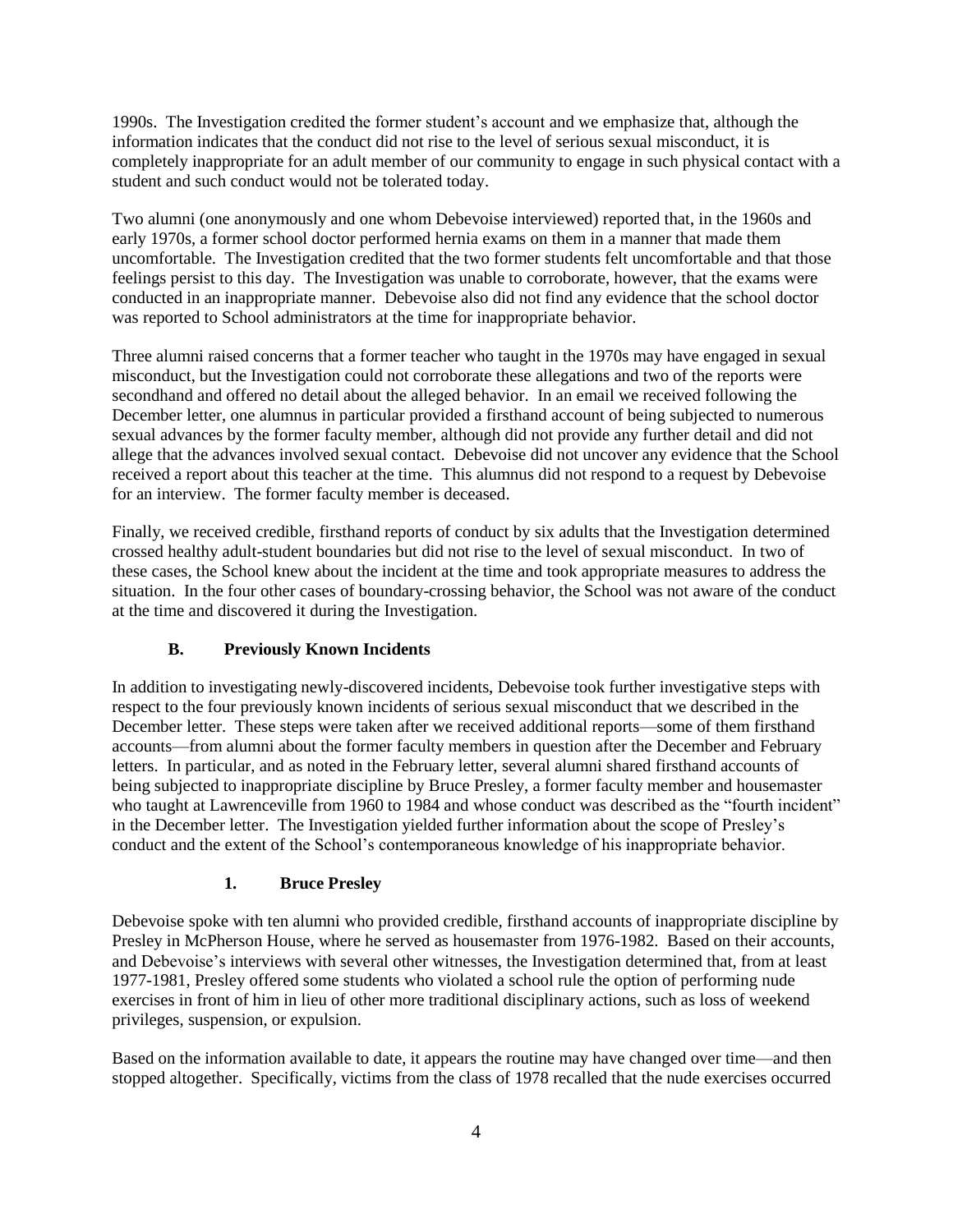in private, with no other student around. In contrast, victims and witnesses from the school years between 1978 and 1981 described these discipline sessions as involving two or more students at a time.

In addition to these inappropriate disciplinary methods, the Investigation determined that Presley also used more acceptable alternative punishments during this time period, such as early-morning runs around the track.

The Investigation led us to the conclusion that senior School administrators knew about Presley's misconduct at the time and likely confronted him. It is possible that these interventions caused Presley to modify his disciplinary measures so that they no longer occurred in private, although there is no documentary evidence of either a confrontation or the apparent modification and the key witnesses are either deceased or did not respond to a request for an interview.

We think it is likely that Presley was confronted because of credible reports that an intervention took place and because, consistent with such a confrontation, the discipline routine appears to have changed and then appears to have stopped. An intervention also is consistent with how the School administration at that time dealt with other instances of misconduct. In several other documented instances, for example, School administrators confronted and terminated teachers engaged in misconduct involving sexual contact. Though Presley's conduct would certainly result in termination today and we in no way condone it, the fact that there is no evidence that it involved inappropriate physical contact may have led the administration at the time to distinguish it from the incidents that resulted in termination.

Consistent with that inference is the fact that Presley's departure from the School in 1984 was voluntary. Based on contemporaneous documentary evidence, it is clear that Presley chose to leave Lawrenceville to devote more time to his work as an author and publisher and that he was not forced out.

Presley was contacted by Debevoise for an interview, but did not respond. One witness who knew Presley well informed us that Presley has a serious medical condition that could prevent him from responding.

In February, on behalf of the Board of Trustees and the School, we met personally with some of the Presley victims from the class of 1978 to listen to their stories and, in May, several of the class of 1978 victims attended their 40th reunion, where they actively participated in a panel discussion about current efforts to promote and maintain healthy adult-student boundaries. The School continues to work with this alumni group to actively explore additional ways to enhance our policies and programming. These engagements have been highly productive and we thank these alumni for their courage and active participation both during the Investigation and at their reunion.

## **2. Other Previously-Known Incidents**

Debevoise received and investigated additional reports from alumni about the other three incidents of sexual misconduct described in the December letter.

The "first incident" involved a former teacher who engaged in "inappropriate contact or attempted inappropriate contact with a student" in the 1960s. Since the December letter, the Investigation determined the identity of the victim, although he did not respond to a request to speak. We also received a credible, firsthand account of this former faculty member entering another student's room at night, after lights-out, waking him, and putting his hand on the student's knee in a way that made the student uncomfortable. As noted in the December letter, this former faculty member was dismissed at the time and is now deceased.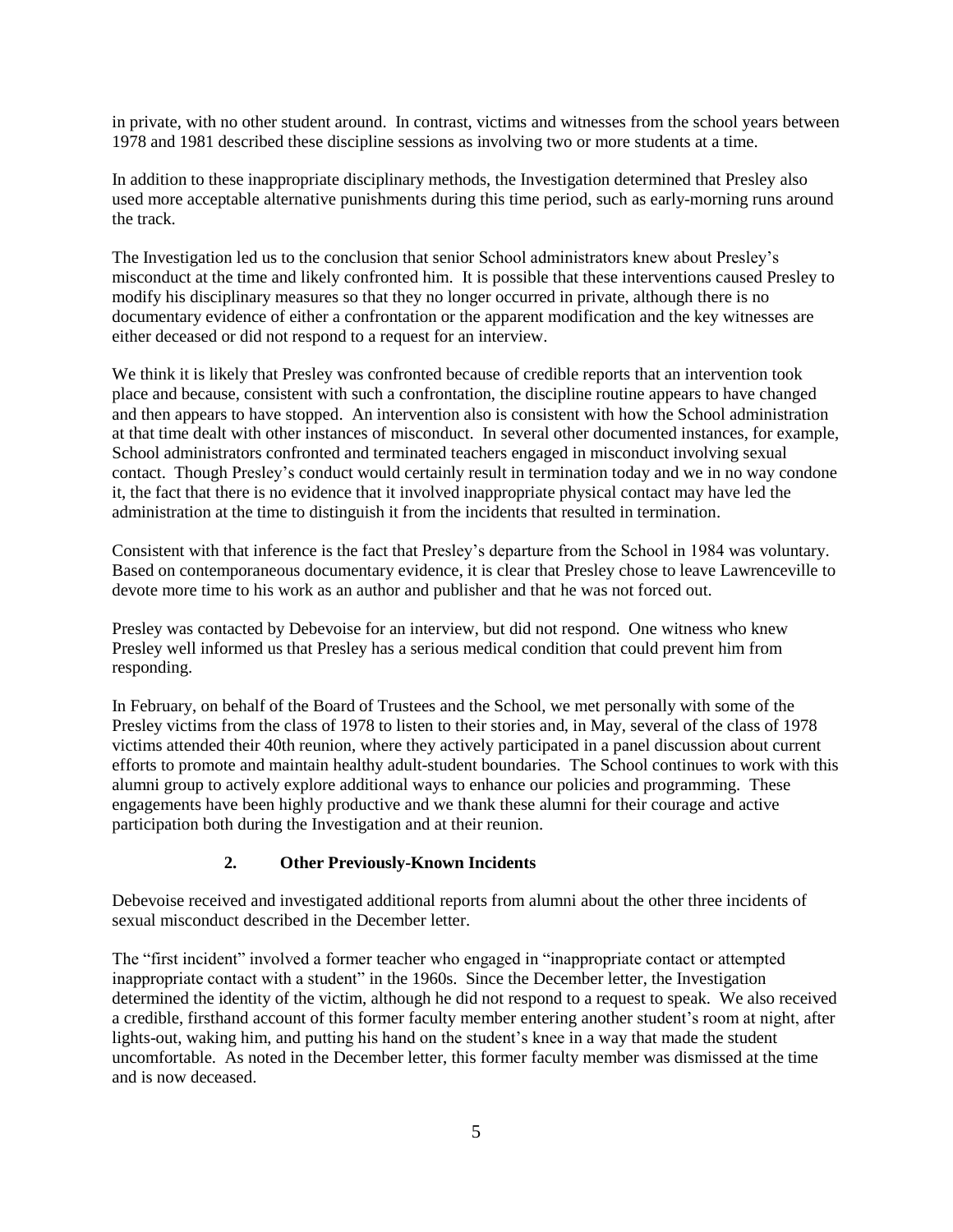The "second incident" was described in the December letter as a "sexual assault or attempted sexual assault in the form of groping" by a former teacher in the 1980s. Since the December letter, the Investigation determined the identity of the victim, although he did not respond to a request to speak. We also received a firsthand account through our anonymous reporting portal from another victim, who alleged that this former teacher groped him during an extra help session in the teacher's apartment. He also did not respond to a request for an interview. There is no credible evidence that this former teacher returned to a teaching environment after his dismissal from the School. Debevoise contacted this former teacher for an interview, but he did not respond.

The "third incident" related to a "long-time administrator and coach who had inappropriately touched and kissed" several students, which led to his dismissal from the School and was reported at the time to the State child protective services and investigated. Since the letter, we received additional second-hand reports of similar misconduct, which we were not able to corroborate. This former administrator is now deceased.

## **C. Hazing and Bullying**

Although not within the original scope of the Investigation, a number of the alumni who provided information in connection with the Investigation described being the victims of or witnessing student-onstudent bullying. These accounts—most of which relate to conduct from the 1970s and 1980s—are noteworthy because they clearly remain a source of pain and anger years later. That alone makes it important that we acknowledge that bullying occurred and has had long-lasting effects. Many of the reports we heard were part of the so-called "rhinie" system, which were hazing and other rituals imposed by older students on new or younger students. As described by former students, this behavior ranged from relatively benign incidents to more physical, abusive, and clearly harmful conduct. The evidence indicates that at least some housemasters were aware of some of the abusive behaviors.

It is worth noting that the School has worked hard in recent decades to discourage bullying in all its forms, to respond to incidents with clear and swift discipline, and to create programming that promotes mutual respect among students. We have put a much greater emphasis on the training in this area for housemasters and prefects, and Second and Third Formers all participate in mandatory anti-bullying programming as part of our Personal Development Seminars.

## **Conclusion**

We have taken or will take several additional steps in response to these findings. In all cases of serious sexual misconduct addressed in this letter where the former teacher worked at a secondary school institution before or after Lawrenceville, we have contacted the school where appropriate to share our findings. We have also, where appropriate, made reports to the appropriate State agency. Finally, in instances where either our own due diligence efforts or the subsequent Investigation has found serious sexual misconduct, we will no longer recognize those former community members in awards, tributes, or memorial plaques at the School.

The safety and welfare of our students is of paramount concern. That concern is what drove us at the outset to undertake this investigative process. In light of these findings, we are continuing the important work outlined in the December letter to enhance our current policies and procedures regarding selfadvocacy and healthy relationships. Our goal is that through a better and more complete understanding of the School's past, we will ensure a safer environment for our students now and in the future.

In closing, we offer two final and important thoughts. First, on behalf of The Lawrenceville School and its Board of Trustees, we offer a sincere apology to the victims and a renewed commitment to fostering a